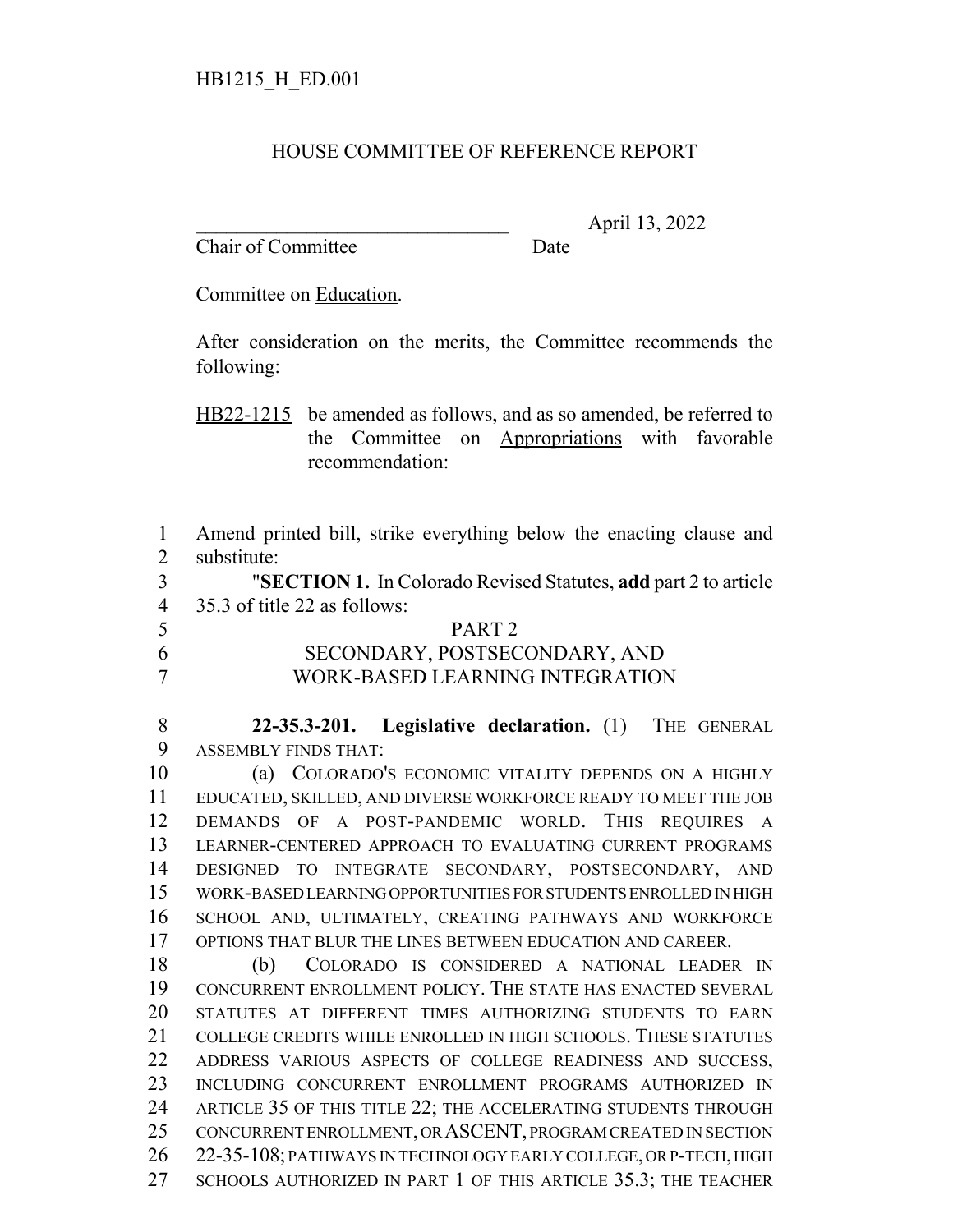RECRUITMENT EDUCATION AND PREPARATION, OR TREP, PROGRAM 2 CREATED IN SECTION 22-35-108.5; ADVANCED PLACEMENT COURSES: THE HIGH SCHOOL INNOVATIVE LEARNING PILOT PROGRAM CREATED IN ARTICLE 35.6 OF THIS TITLE 22; THE CAREER DEVELOPMENT SUCCESS PROGRAM CREATED IN SECTION 22-54-138; AND THE FOURTH-YEAR INNOVATION PILOT PROGRAM CREATED IN PART 13 OF ARTICLE 3.3 OF TITLE 23.

 (c) THE GENERAL ASSEMBLY HAS ALSO ENACTED MANY STATUTES DIRECTING COMMUNITY COLLEGES AND THE STATE WORK FORCE DEVELOPMENT COUNCIL TO CREATE AND EXPAND CAREER PATHWAYS IN A WIDE VARIETY OF CAREERS, RANGING FROM MANUFACTURING CAREER PATHWAYS TO INTEGRATED CAREER PATHWAYS WITHIN GROWING 13 INDUSTRY SECTORS TO CAREER PATHWAYS FOR TEACHERS;

 (d) THESE PROGRAMS AND STATUTES HAVE LED TO A SIGNIFICANT EXPANSION OF WORK-BASED LEARNING AND PARTNERSHIPS WITH EMPLOYERS AND A NOTABLE INCREASE IN THE NUMBER OF STUDENTS COMPLETING INDUSTRY CREDENTIAL PROGRAMS, WORK-BASED LEARNING EXPERIENCES, AND COURSES IN HIGH SCHOOLS THAT QUALIFY FOR BOTH SECONDARY AND POSTSECONDARY CREDIT. THE DEPARTMENT OF EDUCATION REPORTS THAT, BETWEEN 2016 AND 2021, OVER THIRTY-ONE THOUSAND STUDENTS COMPLETED CREDENTIALS, WORK-BASED LEARNING EXPERIENCES, AND QUALIFYING ADVANCED PLACEMENT COURSES THROUGH THE CAREER DEVELOPMENT INCENTIVE PROGRAM ALONE.

 (e) IN ADDITION, THERE ARE MORE THAN TWENTY EARLY COLLEGES AND SEVEN P-TECH SCHOOLS OPERATING WITHIN THE STATE, AND THE GENERAL ASSEMBLY ANNUALLY APPROPRIATES MONEY TO FUND 27 UP TO FIVE HUNDRED ASCENT PROGRAM STUDENTS:

**(f) IMPORTANTLY, ALTHOUGH COLORADO HAS MANY EXAMPLES**  OF INNOVATION THROUGH SECONDARY, POSTSECONDARY, AND WORK-BASED LEARNING INTEGRATION PROGRAMS, THE SCALABILITY OF THESE PROGRAMS, DESPITE THEIR SUCCESS, CAN BE LIMITED DUE TO LEGAL, GEOGRAPHIC, AND FINANCIAL BARRIERS, AND THE MAJORITY OF THESE PROGRAMS ARE GENERALLY AVAILABLE ONLY TO STUDENTS IN URBAN AND LARGER SCHOOL DISTRICTS;

 (g) THE TASK FORCE CREATED IN HOUSE BILL 21-1330 TO STUDY ISSUES IN POSTSECONDARY EDUCATION RECOMMENDED THE STATE FOCUS ON BLURRING THE BOUNDARIES BETWEEN HIGH SCHOOL, POSTSECONDARY EDUCATION, AND THE WORKFORCE. THE FINAL REPORT CALLED FOR EXPANDING INNOVATIVE HIGH SCHOOL, POSTSECONDARY, AND WORKFORCE OPTIONS AND PATHWAYS, BROADLY INCLUDING WORK-BASED LEARNING, CREDENTIAL COMPLETION, AND APPRENTICESHIPS AMONG OTHER EXPERIENCES, WITH A FOCUS ON HIGH-NEED, IN-DEMAND, HIGH-VALUE BUSINESS- AND INDUSTRY-FOCUSED CAREER PATHWAYS.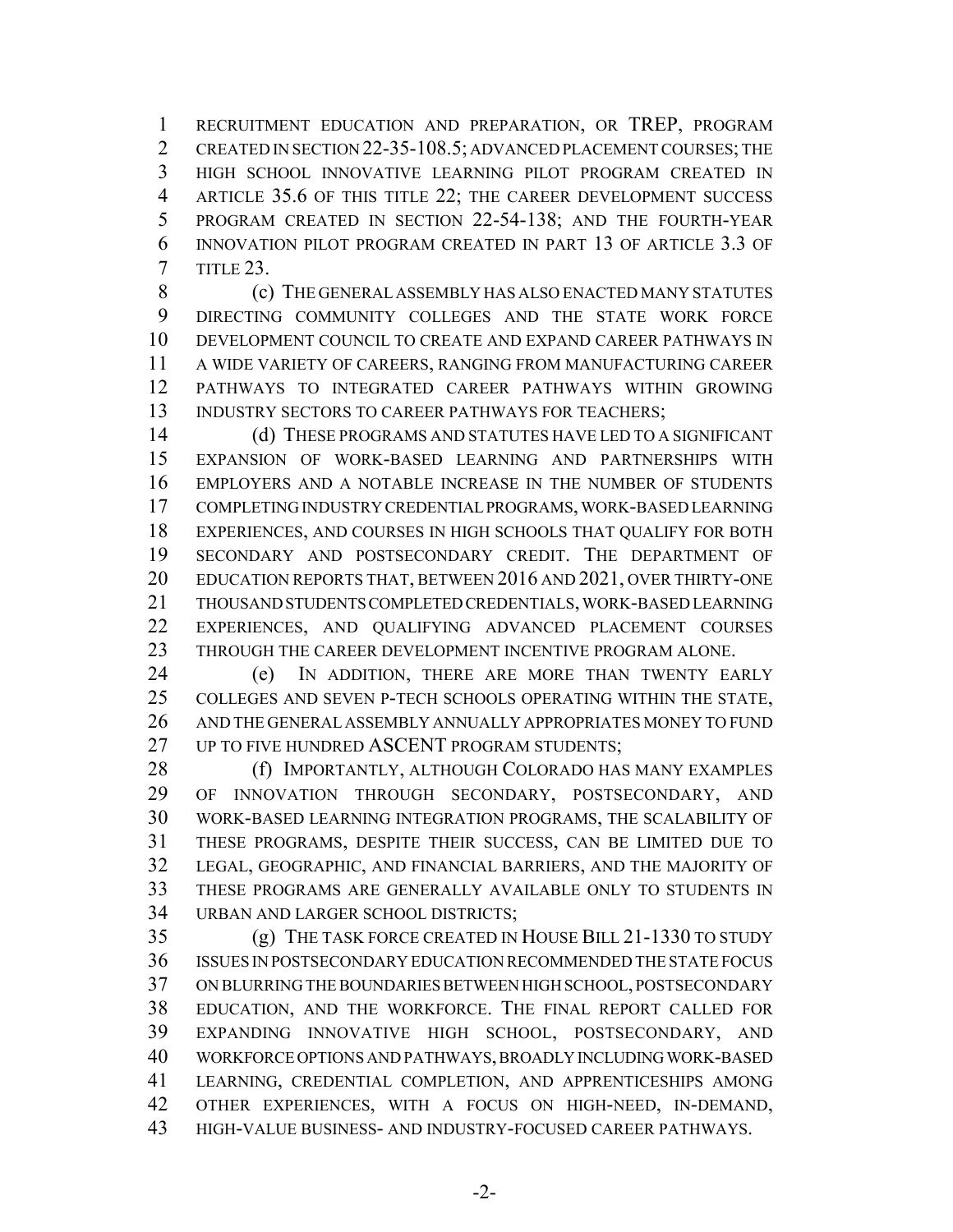(h) WHILE THERE IS A CLEAR PATTERN OF POSITIVE IMPACTS ON STUDENTS RESULTING FROM PARTICIPATION IN SECONDARY, POSTSECONDARY, AND WORK-BASED LEARNING INTEGRATION PROGRAMS, THE COMPLICATED AND INTERWOVEN SET OF ISSUES RELATED TO PROGRAM APPROVAL, AVAILABILITY, AND FUNDING RESULT IN UNEQUAL STUDENT ACCESS ACROSS THE STATE; AND

 (i) CONSEQUENTLY, THE STATE SHOULD PROVIDE WELL-INFORMED EDUCATORS, ADMINISTRATORS, AND POLICY PROFESSIONALS AN OPPORTUNITY TO CAREFULLY DELIBERATE TO ENSURE THAT SUCCESSFUL, HIGH-PERFORMING PROGRAMS ARE NOT ADVERSELY IMPACTED WHILE STRATEGIES ARE DESIGNED TO ENABLE INNOVATION AND MORE EQUITABLE ACCESS TO SECONDARY, POSTSECONDARY, AND WORK-BASED LEARNING 13 INTEGRATION PROGRAMS FOR STUDENTS IN ALL REGIONS OF THE STATE.

 (2) THE GENERAL ASSEMBLY FINDS, THEREFORE, THAT IT IS NECESSARY TO DIRECT THE COMMISSIONER OF EDUCATION, THE EXECUTIVE DIRECTOR OF THE DEPARTMENT OF HIGHER EDUCATION, AND THE CHAIR OF THE STATE WORK FORCE DEVELOPMENT COUNCIL TO CONVENE A SECONDARY, POSTSECONDARY, AND WORK-BASED LEARNING INTEGRATION PROGRAM DEVELOPMENT TASK FORCE TO DEVELOP AND RECOMMEND POLICIES, LAWS, AND RULES TO SUPPORT THE EQUITABLE AND SUSTAINABLE EXPANSION AND ALIGNMENT OF PROGRAMS THAT INTEGRATE SECONDARY, POSTSECONDARY, AND WORK-BASED LEARNING OPPORTUNITIES IN ALL REGIONS OF THE STATE.

 **22-35.3-202. Definitions.** AS USED IN THIS PART 2, UNLESS THE CONTEXT OTHERWISE REQUIRES:

 (1) "ASCENT PROGRAM" MEANS THE ACCELERATING STUDENTS THROUGH CONCURRENT ENROLLMENT PROGRAM CREATED IN SECTION 22-35-108.

 (2) "EARLY COLLEGE PROGRAM" MEANS AN EDUCATIONAL PROGRAM THAT ENABLES A STUDENT TO SIMULTANEOUSLY EARN A HIGH SCHOOL DIPLOMA AND COMPLETE A POSTSECONDARY CERTIFICATE OR DEGREE.

 (3) "EDUCATION LEADERSHIP COUNCIL" MEANS THE GOVERNOR'S EDUCATION LEADERSHIP COUNCIL CREATED BY EXECUTIVE ORDER B 2017-001.

 (4) "EXECUTIVE DIRECTOR" MEANS THE EXECUTIVE DIRECTOR OF THE DEPARTMENT OF HIGHER EDUCATION.

 (5) "P-TECH SCHOOL" MEANS A PATHWAYS IN TECHNOLOGY EARLY COLLEGE HIGH SCHOOL, OR PROGRAM WITHIN A HOST SCHOOL, THAT IS APPROVED PURSUANT TO PART 1 OF THIS ARTICLE 35.3.

 (6) (a) "SECONDARY, POSTSECONDARY, AND WORK-BASED LEARNING INTEGRATION PROGRAM" MEANS A PROGRAM THAT:

(I) IS AVAILABLE TO STUDENTS ENROLLED IN SECONDARY GRADES;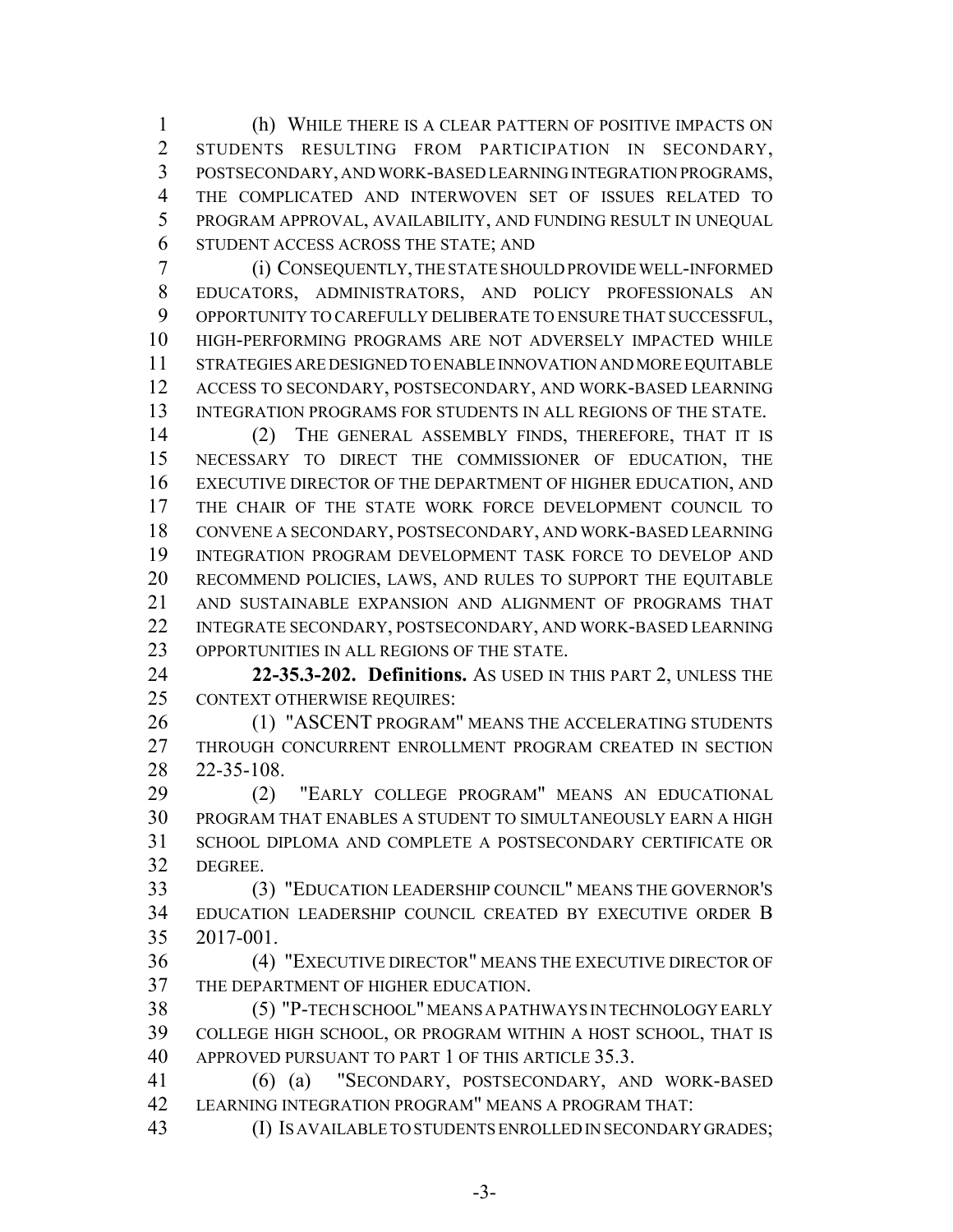(II) INTEGRATES SECONDARY COURSE WORK WITH POSTSECONDARY COURSE WORK OR WORK-BASED LEARNING, OR BOTH; (III) IS DESIGNED TO LEAD TO ATTAINMENT OF A HIGH SCHOOL

 DIPLOMA AND A POSTSECONDARY CREDENTIAL, INCLUDING A DEGREE OR AN INDUSTRY-RECOGNIZED CERTIFICATE, BEFORE THE STUDENT COMPLETES HIGH SCHOOL; AND

 (IV) MAY BE COMPLETED WITHIN FOUR, FIVE, OR SIX YEARS OF HIGH SCHOOL ENROLLMENT.

 (b) "SECONDARY, POSTSECONDARY, AND WORK-BASED LEARNING INTEGRATION PROGRAMS" INCLUDE, BUT ARE NOT LIMITED TO, EARLY COLLEGE PROGRAMS, P-TECH SCHOOLS, THE ASCENT PROGRAM, THE TREP PROGRAM, THE HIGH SCHOOL INNOVATIVE LEARNING PILOT PROGRAM CREATED IN ARTICLE 35.6 OF THIS TITLE 22, THE CAREER DEVELOPMENT SUCCESS PROGRAM CREATED IN SECTION 22-54-138, AND THE FOURTH-YEAR INNOVATION PILOT PROGRAM CREATED IN PART 13 OF ARTICLE 3.3 OF TITLE 23.

 (7) "STATE WORK FORCE DEVELOPMENT COUNCIL" OR "STATE COUNCIL" MEANS THE STATE WORK FORCE DEVELOPMENT COUNCIL CREATED IN THE DEPARTMENT OF LABOR AND EMPLOYMENT IN SECTION 24-46.3-101.

 (8) "TASK FORCE" MEANS THE SECONDARY, POSTSECONDARY, AND WORK-BASED LEARNING INTEGRATION TASK FORCE CONVENED PURSUANT TO SECTION 22-35.3-203.

 (9) "TREP PROGRAM" MEANS THE TEACHER RECRUITMENT EDUCATION AND PREPARATION PROGRAM CREATED IN SECTION 22-35-108.5.

 (10) (a) "WORK-BASED LEARNING" MEANS LEARNING THAT OCCURS, IN WHOLE OR IN PART, IN THE WORKPLACE AND PROVIDES YOUTH AND ADULTS WITH HANDS-ON REAL-WORLD EXPERIENCE AND TRAINING FOR SKILLS DEVELOPMENT.

 (b) "WORK-BASED LEARNING" INCLUDES ACTIVITIES SUCH AS JOB SHADOWING, INTERNSHIPS, EXTERNSHIPS, PRE-APPRENTICESHIPS, APPRENTICESHIPS, RESIDENCIES, AND INCUMBENT-WORKER TRAINING.

 **22-35.3-203. Secondary, postsecondary, and work-based learning integration task force.** (1) NO LATER THAN JULY 1, 2022, THE COMMISSIONER, THE EXECUTIVE DIRECTOR, AND THE CHAIR OF THE STATE WORK FORCE DEVELOPMENT COUNCIL SHALL JOINTLY CONVENE THE SECONDARY, POSTSECONDARY, AND WORK-BASED LEARNING INTEGRATION TASK FORCE.THE TASK FORCE MEMBERSHIP CONSISTS OF, AT A MINIMUM:

(a) THE COMMISSIONER OR THE COMMISSIONER'S DESIGNEE;

 (b) THE EXECUTIVE DIRECTOR OR THE EXECUTIVE DIRECTOR'S DESIGNEE;

(c) THE DIRECTOR OF THE STATE CAREER AND TECHNICAL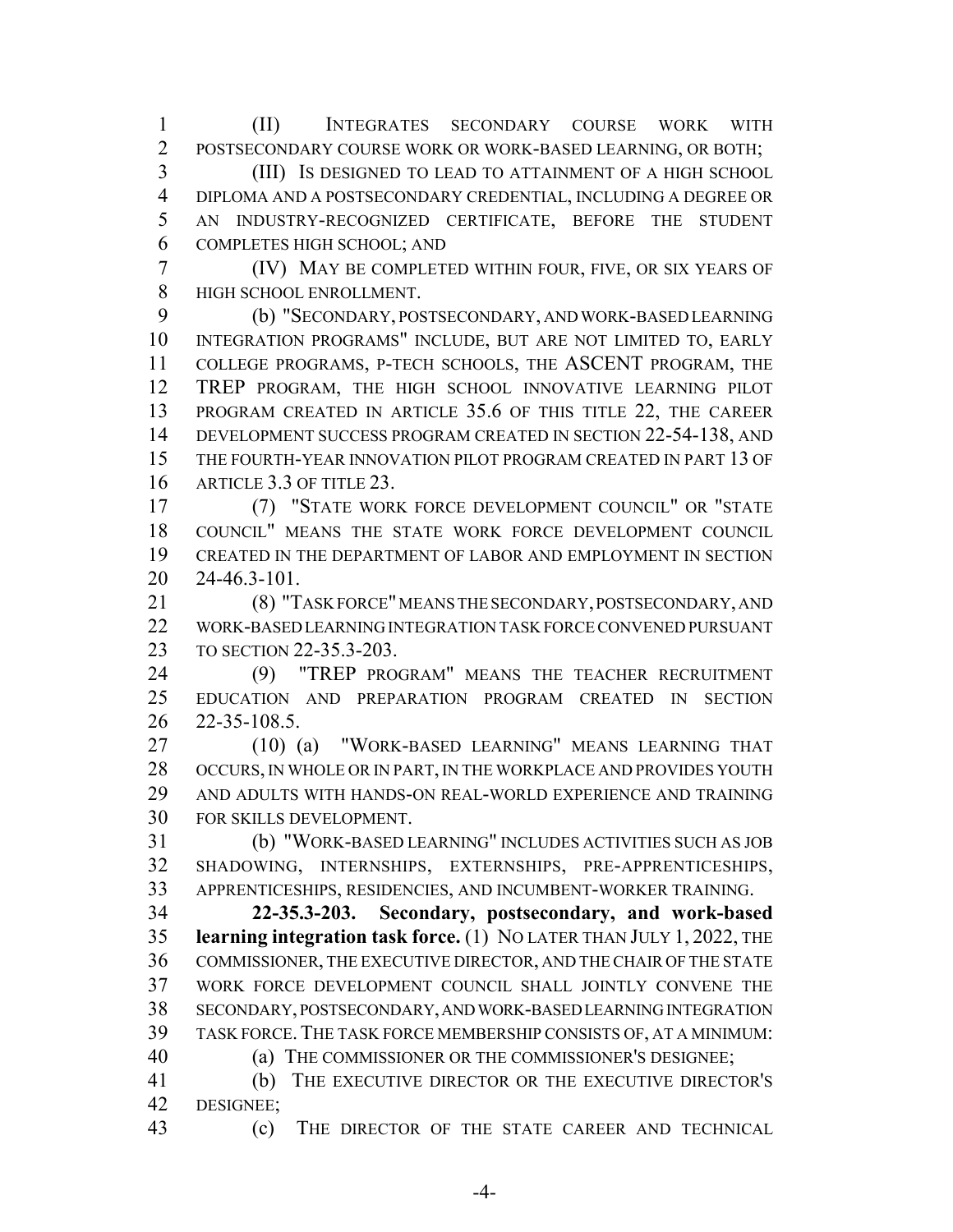EDUCATION PROGRAM OR THE DIRECTOR'S DESIGNEE;

2 (d) THE CHAIR OF THE STATE COUNCIL OR THE CHAIR'S DESIGNEE; AND

 (e) THE FOLLOWING INDIVIDUALS JOINTLY SELECTED BY THE COMMISSIONER, THE EXECUTIVE DIRECTOR, AND THE STATE COUNCIL CHAIR:

 (I) REPRESENTATIVES FROM SECONDARY EDUCATION WHO HAVE EXPERIENCE IN CONCURRENT ENROLLMENT PROGRAMMING, INCLUDING, AT A MINIMUM, REPRESENTATIVES OF SCHOOL DISTRICT ADMINISTRATORS, PRINCIPALS, TEACHERS, PARENTS, AND STUDENTS;

 (II) REPRESENTATIVES FROM HIGHER EDUCATION WHO HAVE EXPERIENCE IN CONCURRENT ENROLLMENT PROGRAMMING, INCLUDING, AT A MINIMUM, REPRESENTATIVES OF FOUR-YEAR INSTITUTIONS OF HIGHER EDUCATION, COMMUNITY COLLEGES, LOCAL DISTRICT COLLEGES, AREA TECHNICAL SCHOOLS, AND STUDENTS;

 (III) REPRESENTATIVES FROM THE EDUCATION LEADERSHIP COUNCIL;

 (IV) REPRESENTATIVES FROM THE DISABILITY COMMUNITY, INCLUDING, AT A MINIMUM, REPRESENTATIVES OF DISABILITY ADVOCACY GROUPS;

(V) REPRESENTATIVES OF THE BUSINESS COMMUNITY; AND

**(VI) REPRESENTATIVES FROM EDUCATION ADVOCACY GROUPS**  THAT ADDRESS HIGH SCHOOL, POSTSECONDARY, AND WORK-BASED LEARNING INTEGRATION ISSUES.

 (2) THE COMMISSIONER, THE EXECUTIVE DIRECTOR, AND THE STATE COUNCIL CHAIR, OR THEIR DESIGNEES, SHALL SERVE AS CO-CHAIRS OF THE TASK FORCE. THE TASK FORCE SHALL MEET AT THE CALL OF THE 28 CO-CHAIRS AT LEAST FOUR TIMES FROM JULY 2022 THROUGH DECEMBER 2022 AND AT LEAST FOUR TIMES FROM MAY 2023 THROUGH DECEMBER 2023.THE TASK FORCE IS A STATE PUBLIC BODY FOR PURPOSES OF SECTION 24-6-402, AND MEETINGS OF THE TASK FORCE ARE SUBJECT TO THE REQUIREMENTS OF SAID SECTION. THE TASK FORCE IS SUBJECT TO THE PROVISIONS OF THE "COLORADO OPEN RECORDS ACT", PART 2 OF ARTICLE 72 OF TITLE 24.

 (3) THE TASK FORCE MEMBERS SERVE WITHOUT COMPENSATION BUT MAY BE REIMBURSED FOR EXPENSES DIRECTLY RELATING TO THEIR SERVICE ON THE TASK FORCE.

 (4) THE DEPARTMENTS OF EDUCATION, HIGHER EDUCATION, AND LABOR AND EMPLOYMENT SHALL PROVIDE TO THE TASK FORCE STAFF SUPPORT AND MEETING SPACE UPON REQUEST OF THE CO-CHAIRS.

 **22-35.3-204. Task force duties - report.** (1) THE TASK FORCE SHALL:

(a) COORDINATE WITH THE EDUCATION LEADERSHIP COUNCIL AND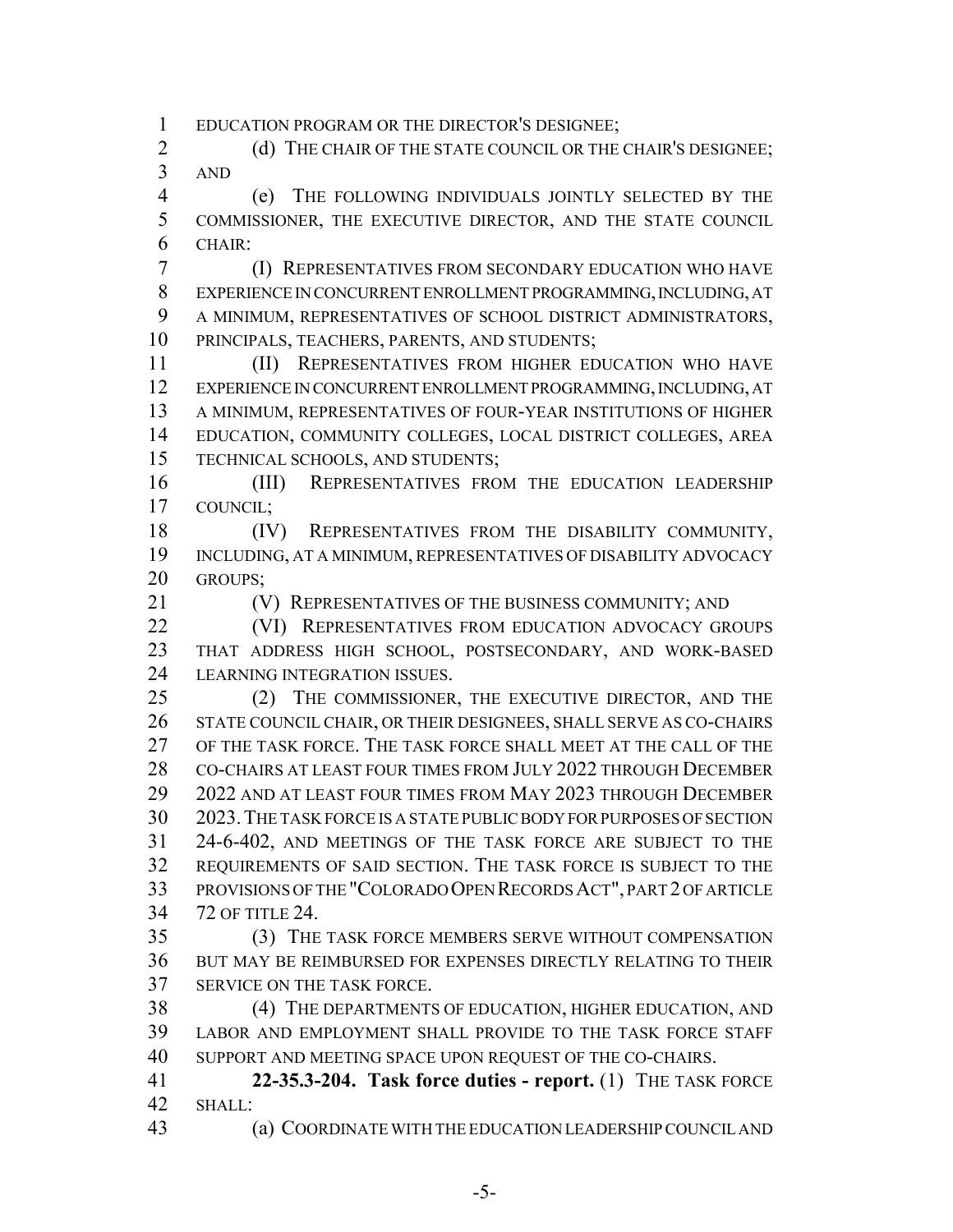THE STATE WORK FORCE DEVELOPMENT COUNCIL IN COMPLETING ITS DUTIES;

 (b) DESIGN AND RECOMMEND COMPREHENSIVE, UNIFORM POLICIES THAT ENCOURAGE AND EMPOWER HIGH SCHOOLS AND POSTSECONDARY INSTITUTIONS TO CREATE AND SUSTAIN SECONDARY, POSTSECONDARY, AND WORK-BASED LEARNING INTEGRATION PROGRAMS IN EVERY REGION OF THE STATE. THE TASK FORCE SHALL DESIGN THE POLICY RECOMMENDATIONS TO INCREASE THE NUMBER, COORDINATION, AND COLLABORATION OF THESE PROGRAMS AND MUST INCLUDE, AT A MINIMUM, POLICIES THAT ENABLE A HIGH SCHOOL THAT CHOOSES TO PROVIDE AN EARLY COLLEGE PROGRAM TO STRUCTURE THE PROGRAM AS A FOUR-YEAR PROGRAM, ENCOMPASSING GRADES NINE THROUGH TWELVE; A FIVE-YEAR PROGRAM, ENCOMPASSING GRADES NINE THROUGH THIRTEEN; OR A SIX-YEAR PROGRAM, ENCOMPASSING GRADES NINE THROUGH FOURTEEN. IN DESIGNING COMPREHENSIVE, UNIFORM POLICIES TO ENABLE FOUR-, FIVE-, AND SIX-YEAR EARLY COLLEGE PROGRAMS, THE TASK FORCE SHALL ADDRESS THE WAYS IN WHICH EXISTING STATUTES AND RULES MUST BE MODIFIED, COMBINED, OR REPEALED TO ACCOMPLISH THE GOAL OF ENABLING SCHOOL DISTRICTS AND CHARTER SCHOOLS, WORKING WITH POSTSECONDARY INSTITUTIONS, TO PROVIDE EARLY COLLEGE PROGRAMS.

22 (c) DESIGN AND RECOMMEND POLICIES TO COORDINATE AND EXPAND INNOVATIVE POSTSECONDARY AND WORKFORCE CREDENTIAL OPTIONS AND CAREER PATHWAYS AVAILABLE THROUGH SECONDARY, POSTSECONDARY, AND WORK-BASED LEARNING INTEGRATION PROGRAMS, WITH A FOCUS ON CAREER PATHWAYS LEADING TO CREDENTIALS ASSOCIATED WITH HIGH-NEED, IN-DEMAND, HIGH-VALUE BUSINESSES AND INDUSTRIES.

29 (d) MAKE RECOMMENDATIONS CONCERNING THE CREATION OF A STATEWIDE CORPS OF COUNSELORS TO ASSIST STUDENTS IN IDENTIFYING, UNDERSTANDING, AND NAVIGATING OPTIONS FOR SECONDARY, POSTSECONDARY, AND WORK-BASED LEARNING INTEGRATION PROGRAMS; (e) MAKE RECOMMENDATIONS CONCERNING METHODS FOR PUBLICIZING THE REQUIREMENTS, BENEFITS, AND AVAILABILITY OF SECONDARY, POSTSECONDARY, AND WORK-BASED LEARNING INTEGRATION PROGRAMS TO STUDENTS AND FAMILIES THROUGHOUT THE STATE;

 (f) TAKING INTO ACCOUNT ALL EXISTING AND POTENTIAL FUNDING SOURCES, DESIGN POLICY RECOMMENDATIONS THAT CREATE A UNIFORM AND COMPREHENSIVE FUNDING MECHANISM FOR SECONDARY, POSTSECONDARY, AND WORK-BASED LEARNING INTEGRATION PROGRAMS. THE POLICY RECOMMENDATIONS MUST ADDRESS IMPLICATIONS FOR EXISTING PROGRAMS, INCLUDING THE ASCENT PROGRAM, THE TREP PROGRAM, AND P-TECH HIGH SCHOOLS.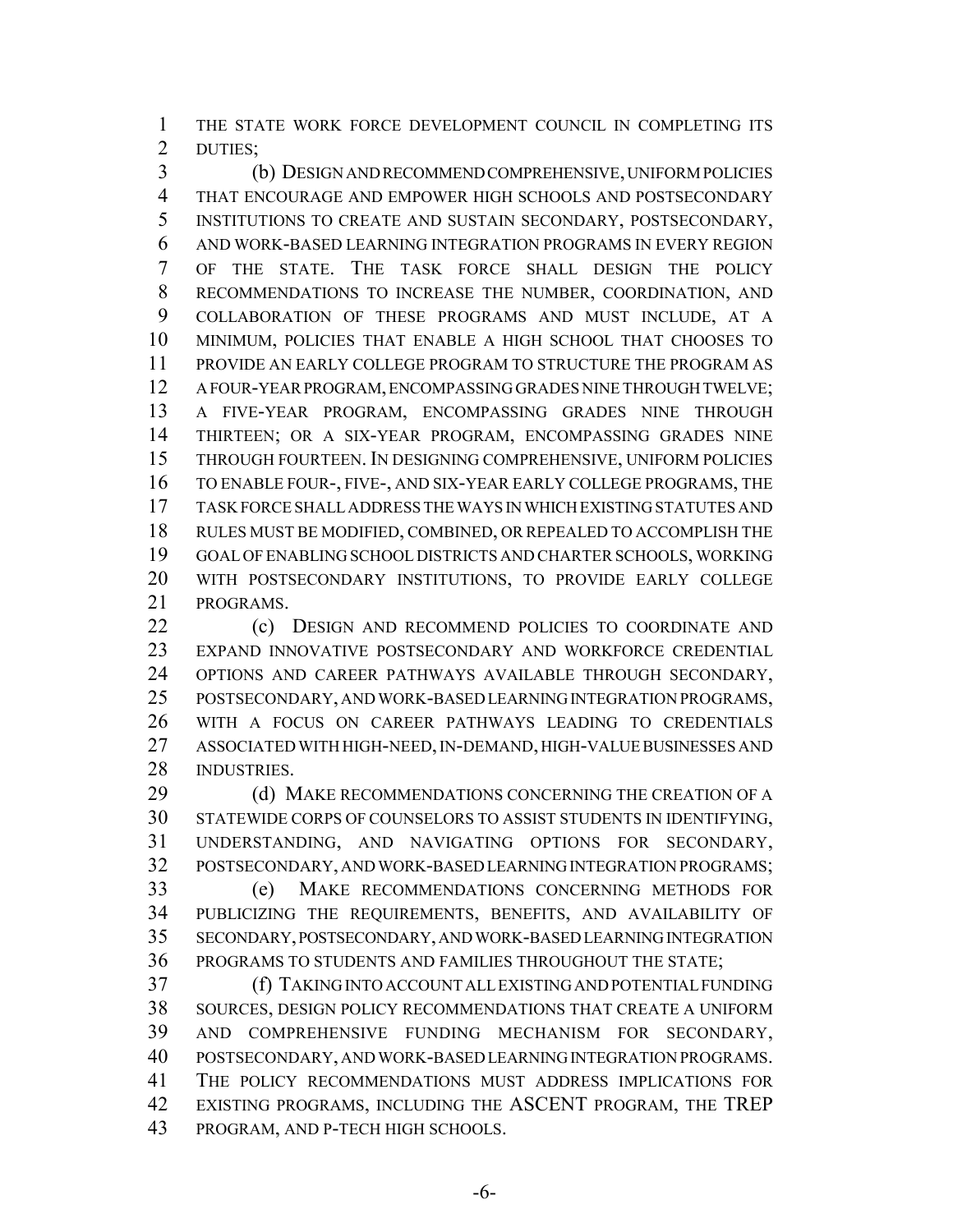(g) RECOMMEND CHARACTERISTICS OF AND STANDARDS FOR SECONDARY, POSTSECONDARY, AND WORK-BASED LEARNING INTEGRATION PROGRAMS FOR PURPOSES OF AUTHORIZING AND MEASURING THE PERFORMANCE OF THESE PROGRAMS AND MAKE RECOMMENDATIONS CONCERNING HOW BEST TO USE DATA TO BUILD EVIDENCE OF THE LONG-TERM IMPACT OF THESE PROGRAMS. THE CHARACTERISTICS AND STANDARDS MUST ALLOW HIGH SCHOOLS OF ALL SIZES AND FROM EVERY REGION OF THE STATE TO DEMONSTRATE PROGRAM QUALITY, REGARDLESS OF THE SIZE OF THE SCHOOL.

 (h) IDENTIFY CHALLENGES STUDENTS FACE IN ACCESSING AND COMPLETING CREDENTIALS THROUGH SECONDARY, POSTSECONDARY, AND WORK-BASED LEARNING INTEGRATION PROGRAMS AND RECOMMEND WAYS TO ADDRESS AND REDUCE THESE CHALLENGES.

 (2) IN COMPLETING ITS DUTIES, THE TASK FORCE SHALL SOLICIT INPUT FROM EMPLOYERS AND TEACHERS WHO WORK WITH SECONDARY, POSTSECONDARY, AND WORK-BASED LEARNING INTEGRATION PROGRAMS AND REPRESENTATIVES OF SCHOOL DISTRICTS, CHARTER SCHOOLS, BOARDS OF COOPERATIVE SERVICES, AND POSTSECONDARY INSTITUTIONS FROM AROUND THE STATE WHO HAVE EXPERTISE IN SECONDARY, POSTSECONDARY, AND WORK-BASED LEARNING INTEGRATION PROGRAMS. THE TASK FORCE SHALL FOCUS ON THE ISSUES SPECIFIED IN SUBSECTION 22 (1) OF THIS SECTION WITHOUT ADDRESSING THE COOPERATIVE AGREEMENTS BETWEEN LOCAL EDUCATION PROVIDERS AND INSTITUTIONS OF HIGHER EDUCATION ENTERED INTO PURSUANT TO SECTION 22-35-104.

 (3) THE TASK FORCE SHALL PREPARE AN INTERIM REPORT AND A FINAL REPORT OF ITS FINDINGS AND RECOMMENDATIONS WITH REGARD TO 27 THE ISSUES DESCRIBED IN SUBSECTION (1) OF THIS SECTION AND SUBMIT THE REPORTS TO THE GOVERNOR, THE EDUCATION LEADERSHIP COUNCIL, THE STATE BOARD OF EDUCATION, THE COLORADO COMMISSION ON HIGHER EDUCATION, AND THE EDUCATION COMMITTEES OF THE SENATE AND THE HOUSE OF REPRESENTATIVES, OR ANY SUCCESSOR COMMITTEES. THE TASK FORCE SHALL SUBMIT THE INTERIM REPORT ON OR BEFORE DECEMBER 1, 2022, AND THE FINAL REPORT ON OR BEFORE DECEMBER 1, 2023.

 **22-35.3-205. Legislative advisory council - created.** THERE IS CREATED A LEGISLATIVE ADVISORY COUNCIL CONSISTING OF LEGISLATORS APPOINTED, ONE EACH, BY THE SPEAKER AND THE MINORITY LEADER OF THE HOUSE OF REPRESENTATIVES AND THE PRESIDENT AND THE MINORITY LEADER OF THE SENATE, NO LATER THAN JULY 1, 2022. THE LEGISLATIVE ADVISORY COUNCIL SHALL PROVIDE ADVICE AND COMMENT TO THE TASK FORCE AND ACT AS A LIAISON BETWEEN THE GENERAL ASSEMBLY AND THE TASK FORCE.

**22-35.3-206. Repeal of part.** THIS PART 2 IS REPEALED, EFFECTIVE